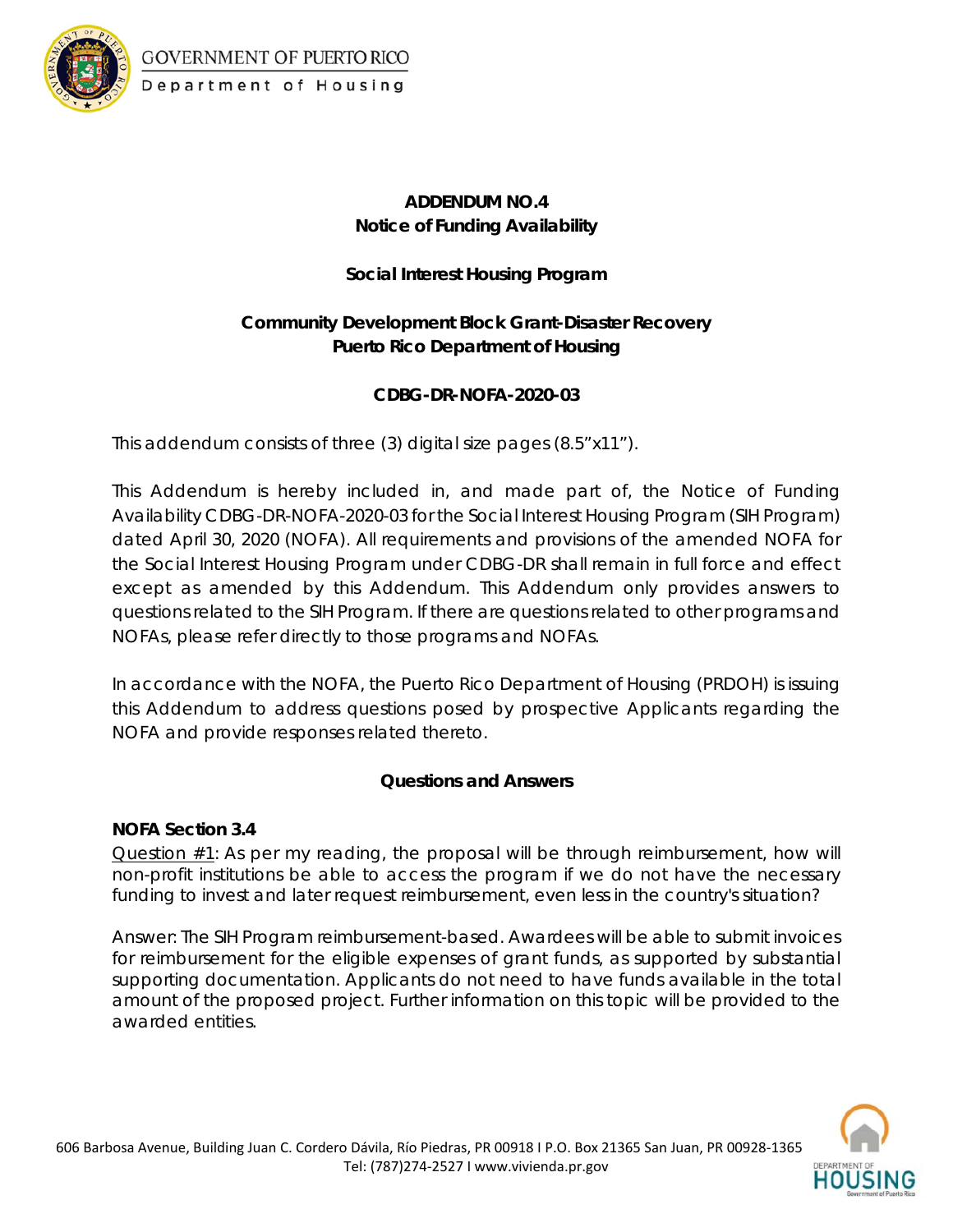### **NOFA Section 3.5**

Question # 1: Can we apply to CDBG for funds to offer independent living skills workshop services to youth with special needs?

*Answer: No, support service only activities are not eligible activities under this program. The SIH Program will provide funding for the construction or rehabilitation of housing solutions with the expectation that eligible NGO Applicants will provide the majority of support services as part of their separately funded service delivery.*

## **NOFA Section 5.1**

Question  $# 1$ : I would like to communicate with you so that you can quide me more about multi-family projects such as the governor in Caguas that enabled more than 400 families. I am interested in knowing how I can get those funds since I have the land to build and make social interest housing for town people with low income resources.

*Answer: To ensure a fair application process, the Program cannot work directly with applicants. Applications must be completed and submitted via the CDBG-DR Website (https://cdbg-dr.pr.gov/en/social-interest-housing-program/) following specific requirements contained therein. Applicants will receive their final submitted application in .pdf format via email following a successful submission. Applicants must review the full NOFA and Program Guidelines to understand the process and requirements for applicants.*

### **NOFA Section 6.3**

Question  $#1$ : Our organization plans a project for which we want to construct a Dorm type of housing building. In the building we want a second story where our school students who live far can stay during the week and can return home during the weekends or whenever possible.

These would be low income students who can benefit from a top tier private education together with athletic or arts programs given they have shown talent and interest in such programs. We understand the project includes essential criteria for the development of at risk teens, their families and the rural/mountain communities of PR.

The first floor of the building is composed of social areas such as an eating area and kitchen, support offices, recreation and exercise areas, garages, storage and a receiving space.